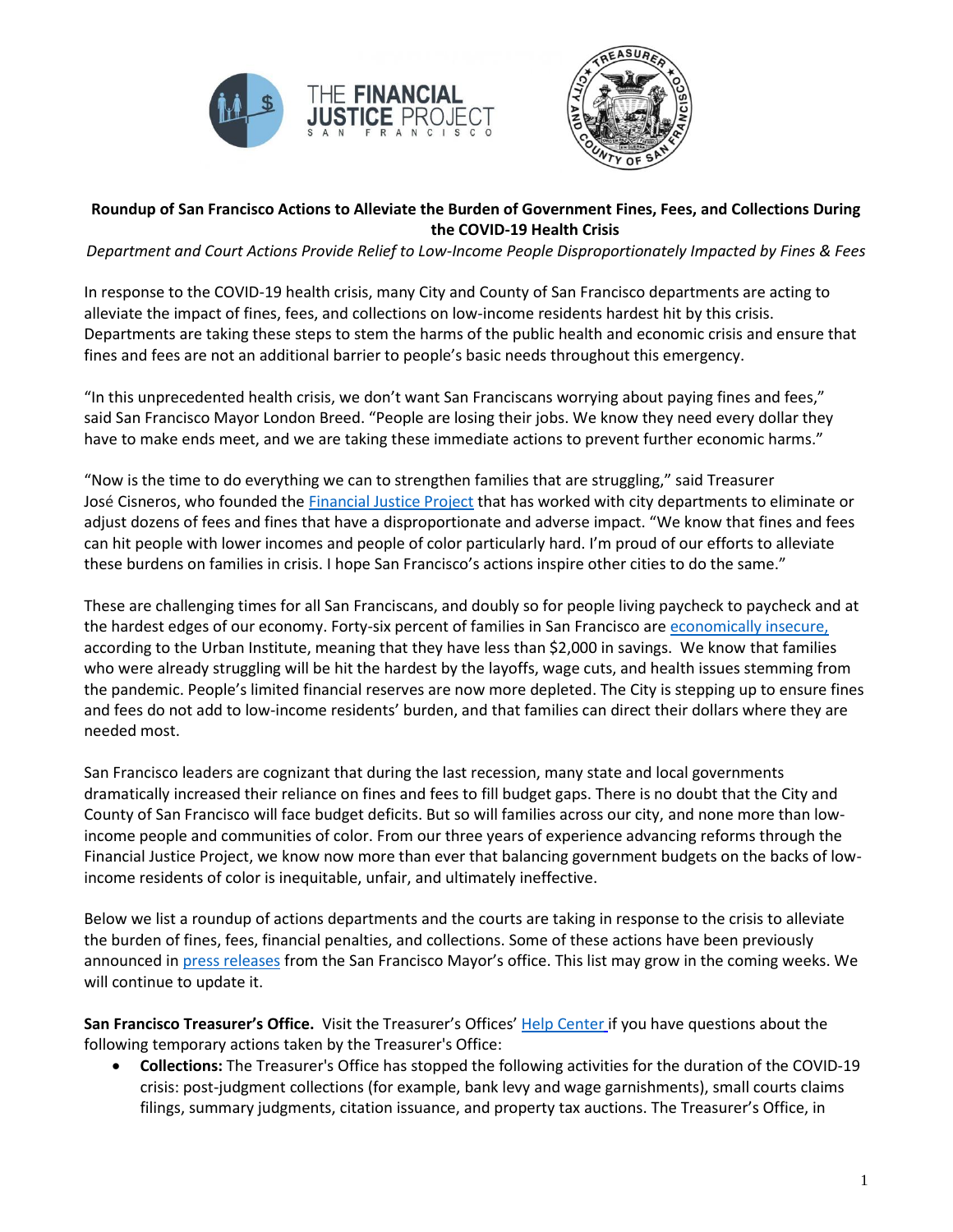conjunction with the San Francisco Department of Public Health and San Francisco Municipal Transportation Agency (MTA) is, on a temporary basis, suspending the collection of certain debt owed to Zuckerberg San Francisco General Hospital and the SFMTA.

- **Property Taxes:** As the San Francisco shelter-in-place order has been extended and in accordance with state law, the new property tax deadline is May 4, 2020 (the first business day after the shelter-in-place order is lifted). Taxpayers who are unable to pay by this date for reasons related to COVID-19 should submit a request for a [penalty waiver](https://sftreasurer.org/business/manage-your-business/penalty-waiver-refund-request) request online. Please note that penalty waiver requests will not accepted until after the property tax deadline. See additiona[l Frequently Asked Questions here.](http://sftreasurer.org/property-tax-deadline-frequently-asked-questions)
- **Small business taxes and fees:** Working with the Mayor's Office, the Treasurer's Office will [defer](https://sftreasurer.org/covid19) taxes and license fees for certain [businesses.](https://sftreasurer.org/covid19)

**San Francisco Municipal Transportation Agency.** In addition to existing discounts for low-income people who receive [parking citations,](https://sftreasurer.org/cant-afford-pay-your-parking-ticket) or who are [towed](https://sftreasurer.org/did-your-car-get-towed-and-you-cant-afford-tow-fee) or [booted,](https://sftreasurer.org/was-your-car-booted-and-you-cant-afford-boot-removal-fee) the SFMTA has implemented numerous temporary relief actions in response to the health crisis. More information on these temporary discounts and reforms are [here.](https://www.sfmta.com/projects/covid-19-developments-response)

- **Parking Enforcement.** Throughout the duration of the shelter-in-place order, The SFMTA will continue to enforce parking rules that impact health and safety. The SFMTA will not be ticketing for street cleaning, although they ask people to move their car for street cleaning, so that streets may still be cleaned to prevent trash build up and local flooding. Also, the SFMTA will not be issuing parking citations to enforce the 72-hour parking limit; all time limit parking (i.e. 2 hour limit) and for Residential Permit Parking permits. Parking meters throughout the city will be 50 cents an hour, and will not have time limits.
- **Towing.** Throughout the duration of the shelter-in-place order, towing will be limited to tows for public safety and to ensure traffic flow. The SFMTA will not be towing for violation of the 72-hour limit, peak hour tow away zones, or for unpaid citations or expired registration
- **Fine and Fees.** Until further notice the SFMTA will take the following the actions:
	- o Suspend new late penalties on citations
	- o Extend deadlines for submitting citation [protests](https://www.sfmta.com/getting-around/drive-park/citations/contest-citation)
	- $\circ$  Extend citation/boot/tow hearings deadlines you may request 48-hour tow hearing at [hearingsgeneral@sfmta.com](mailto:hearingsgeneral@sfmta.com) or call 415.503.8453
	- o Extend deadlines for active community service programs
	- o Extend deadlines for completing active payment plans
	- $\circ$  No longer forward additional delinguent citations to the Department of Motor Vehicles or Special Collections

**San Francisco Public Utilities Commission.** Starting March 14, 2020, the SF PUC is suspending the following actions for sixty days. Please visit the SF PUC's [website](https://sfwater.org/index.aspx?page=1321) for more information:

- The discontinuation or shut off of water service for residents and businesses in San Francisco for nonpayment of water and sewer bills,
- The imposition of late payment penalties or fees for delinquent water and/or sewer bills,
- The discontinuation or shut off of power service for SFPUC Hetch Hetchy Power Customers in San Francisco for non-payment of power bills,
- The imposition of late payment penalties or fees for delinquent Hetch Hetchy Power Customer accounts, and
- The return of delinquent CleanPowerSF Customers to PG&E generation service for failure to pay CleanPowerSF charges.

**San Francisco Superior Court.** The Court will allow for a 60-day suspension of collections for people on payment plans for people who call and indicate that the pandemic has impacted their ability to meet their payment plan